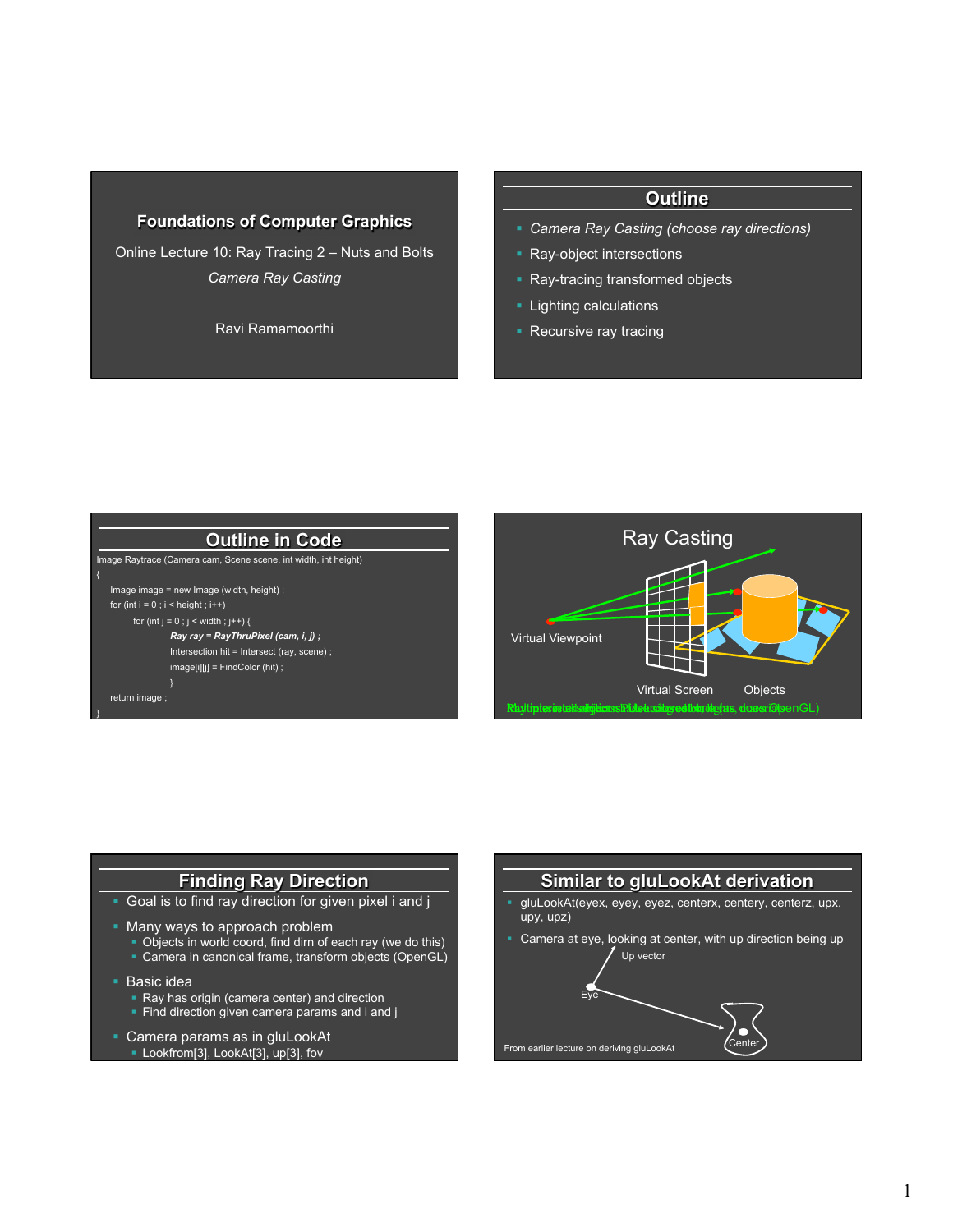









**Foundations of Computer Graphics**  Online Lecture 10: Ray Tracing 2 – Nuts and Bolts *Ray-Object Intersections*  Ravi Ramamoorthi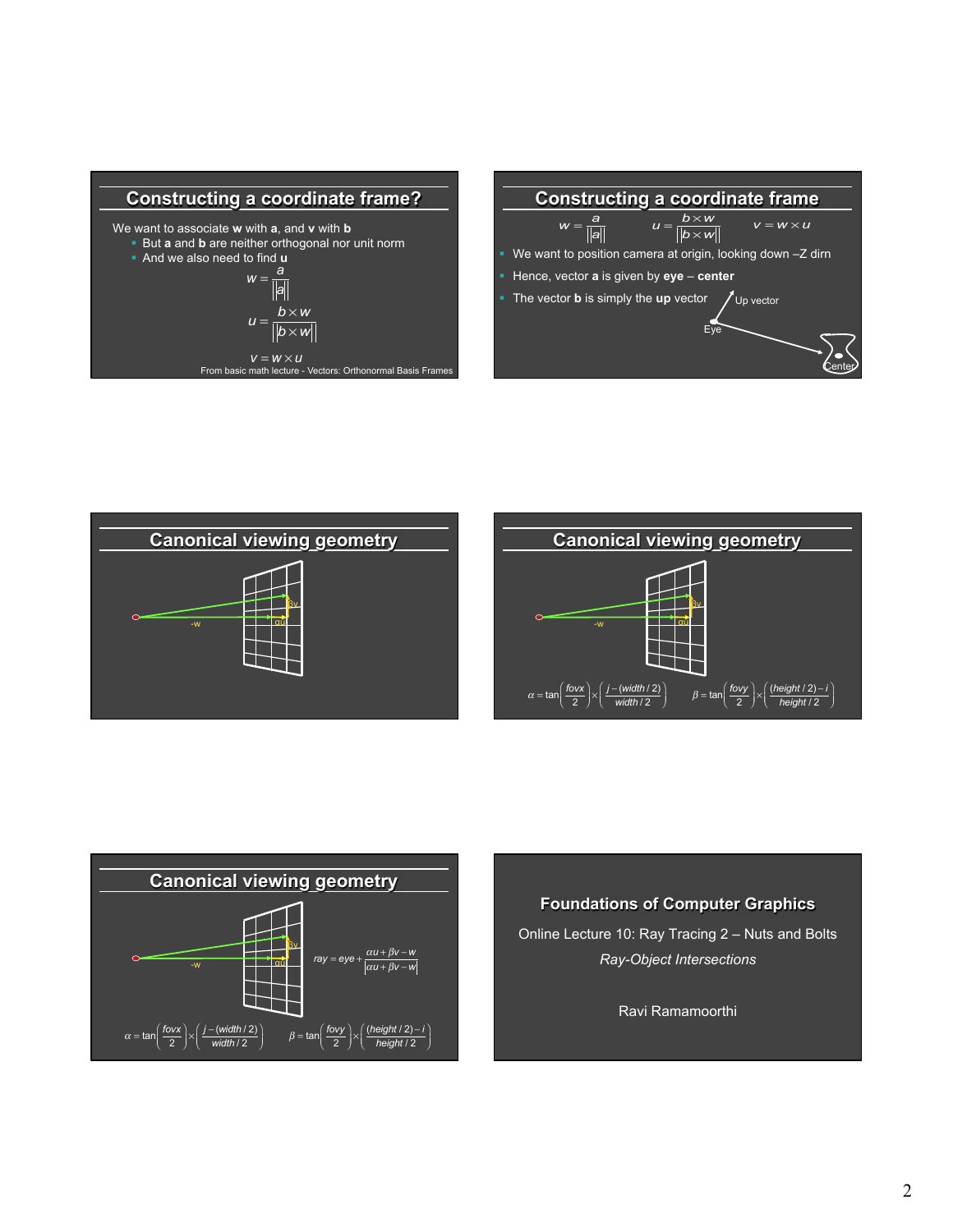# **Outline**

- Camera Ray Casting (choosing ray directions)
- § *Ray-object intersections*
- Ray-tracing transformed objects
- Lighting calculations
- Recursive ray tracing

| <b>Outline in Code</b>                                          |
|-----------------------------------------------------------------|
| Image Raytrace (Camera cam, Scene scene, int width, int height) |
|                                                                 |
| Image image $=$ new Image (width, height);                      |
| for (int $i = 0$ ; $i <$ height; $i++$ )                        |
| for (int j = 0 ; j < width ; j++) {                             |
| Ray ray = $RayThruPixel$ (cam, i, j);                           |
| Intersection hit = Intersect (ray, scene) ;                     |
| $image[i][j] = FindColor(hit);$                                 |
|                                                                 |
| return image ;                                                  |
|                                                                 |



# **Ray-Sphere Intersection**

 $ray = \vec{P} = \vec{P}_0 + \vec{P}_1 t$  $sphere \equiv (\vec{P} - \vec{C}) \cdot (\vec{P} - \vec{C}) - r^2 = 0$ Substitute

# **Ray-Sphere Intersection**

$$
ray = \vec{P} = \vec{P}_0 + \vec{P}_1 t
$$
\nsphere = (\vec{P} - \vec{C}) \cdot (\vec{P} - \vec{C}) - r^2 = 0  
\nSubstitute\n
$$
ray = \vec{P} = \vec{P}_0 + \vec{P}_1 t
$$
\nsphere = (\vec{P}\_0 + \vec{P}\_1 t - \vec{C}) \cdot (\vec{P}\_0 + \vec{P}\_1 t - \vec{C}) - r^2 = 0  
\nSimplify

**Ray-Sphere Intersection**  
\n
$$
ray = \vec{P} = \vec{P}_0 + \vec{P}_1 t
$$
\nsphere = (\vec{P} - \vec{C}) \cdot (\vec{P} - \vec{C}) - r^2 = 0  
\nSubstitute  
\n
$$
ray = \vec{P} = \vec{P}_0 + \vec{P}_1 t
$$
\nsphere = (\vec{P}\_0 + \vec{P}\_1 t - \vec{C}) \cdot (\vec{P}\_0 + \vec{P}\_1 t - \vec{C}) - r^2 = 0  
\nSimplify  
\n
$$
t^2(\vec{P}_1 \cdot \vec{P}_1) + 2t \vec{P}_1 \cdot (\vec{P}_0 - \vec{C}) + (\vec{P}_0 - \vec{C}) \cdot (\vec{P}_0 - \vec{C}) - r^2 = 0
$$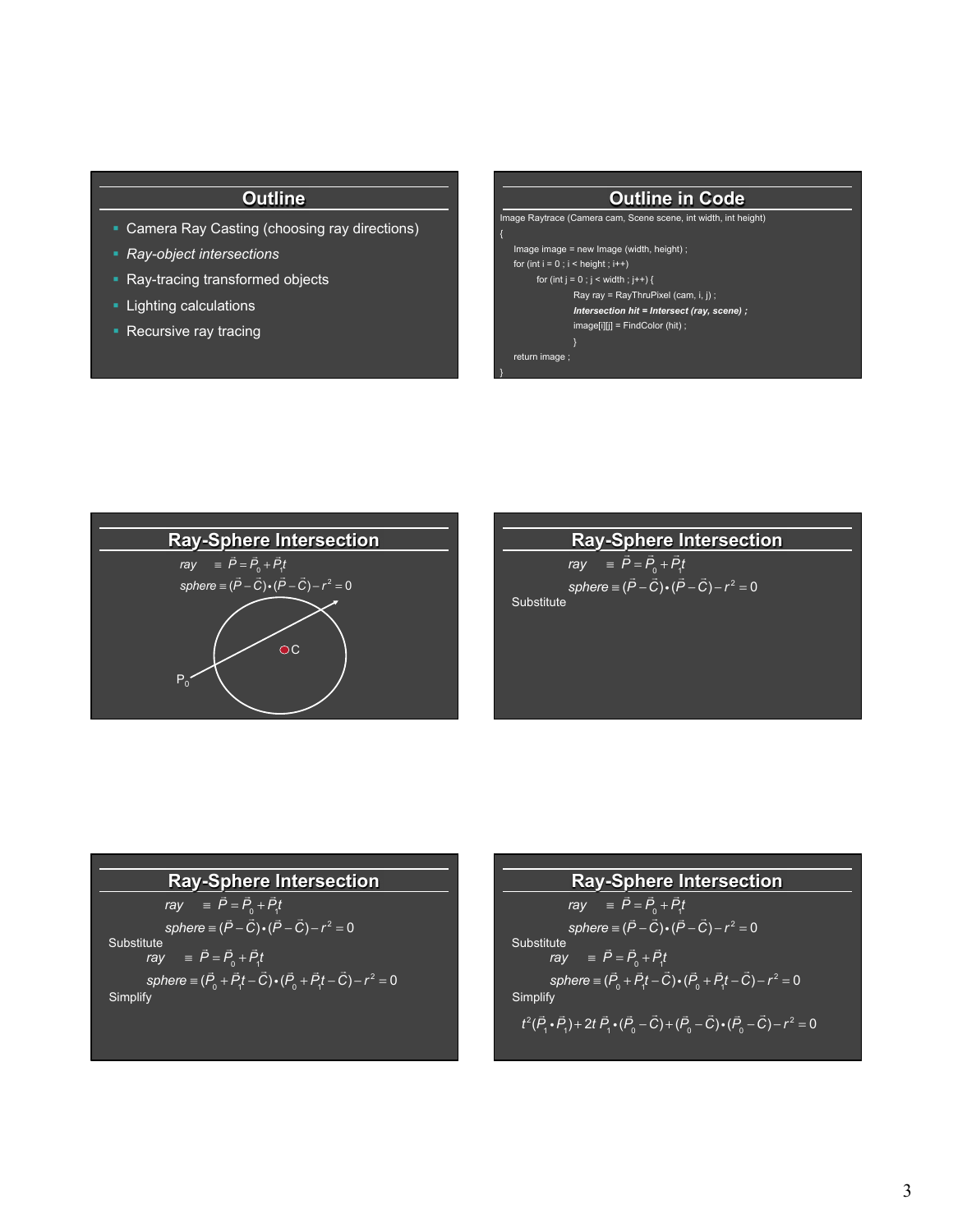## **Ray-Sphere Intersection**

 $\frac{1}{t^2(\vec{P}_1 \cdot \vec{P}_1) + 2t \vec{P}_1 \cdot (\vec{P}_0 - \vec{C}) + (\vec{P}_0 - \vec{C}) \cdot (\vec{P}_0 - \vec{C}) - r^2 = 0}$ 

Solve quadratic equations for t

- **2** real positive roots: pick smaller root
- Both roots same: tangent to sphere
- One positive, one negative root: ray origin inside sphere (pick + root)
- **Complex roots: no intersection (check**discriminant of equation first)

## **Ray-Sphere Intersection**

- **•** Intersection point:  $ray \equiv \vec{P} = \vec{P}_0 + \vec{P}_1 t$
- § Normal (for sphere, this is same as coordinates in sphere frame of reference, useful other tasks)<br>**P** − C<br>*P* − C

$$
normal = \frac{\vec{P} - \vec{C}}{|\vec{P} - \vec{C}|}
$$





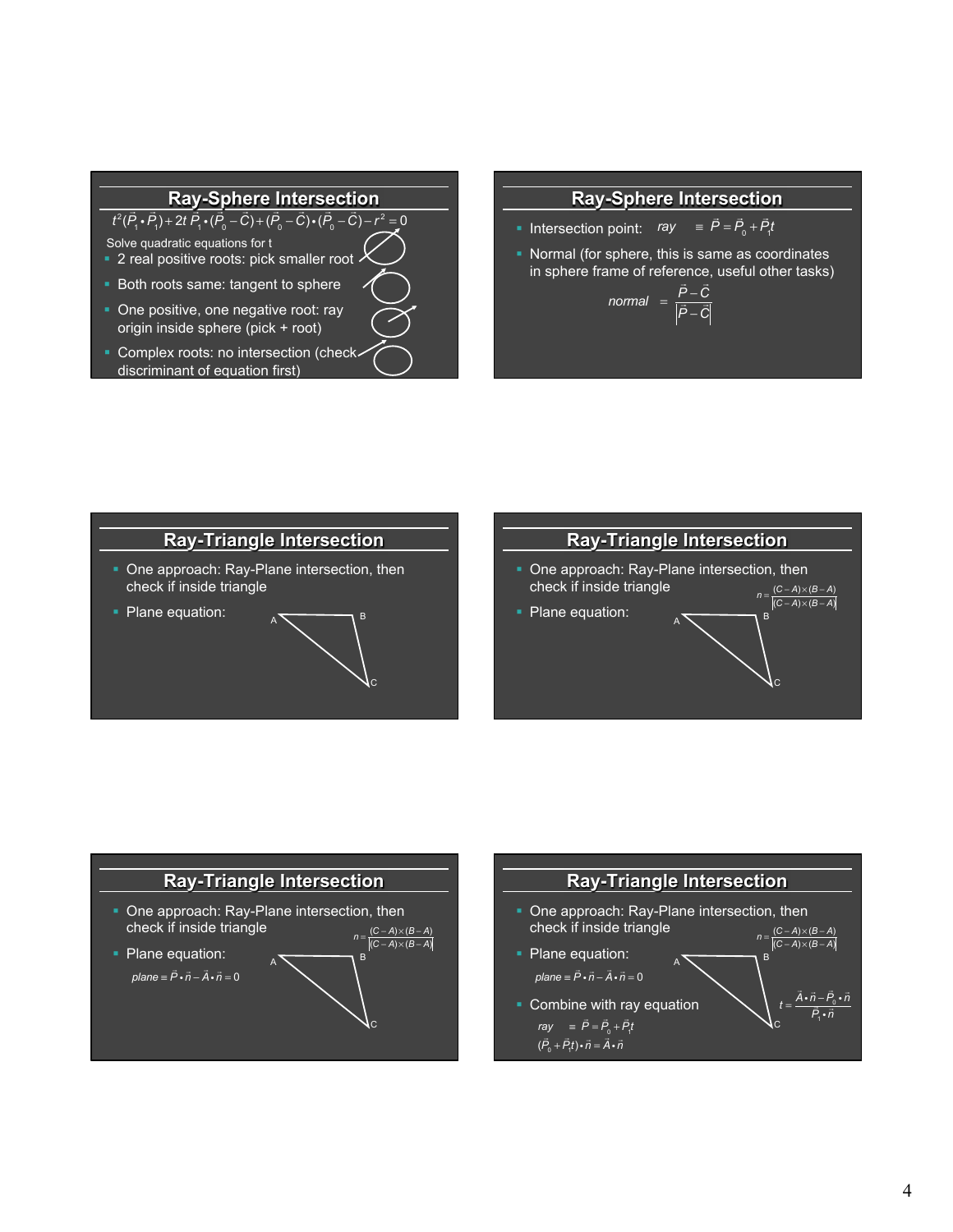# **Ray inside Triangle**

- Once intersect with plane, need to find if in triangle
- § Many possibilities for triangles, general polygons
- § We find parametrically [barycentric coordinates]. Also useful for other applications (texture mapping)

 $P = \alpha A + \beta B + \gamma C$  $\alpha \geq 0, \beta \geq 0, \gamma \geq 0$ 



#### **Ray inside Triangle**   $A \sum_{AB} R$ C  $\alpha$ γ  $P = \alpha A + \beta B + \gamma C$  $\alpha \geq 0, \beta \geq 0, \gamma \geq 0$  $\alpha + \beta + \gamma = 1$  $P - A = \beta(B - A) + \gamma(C - A)$  $0 \leq \beta \leq 1$  ,  $0 \leq \gamma \leq 1$  $\beta + \gamma \leq 1$

# **Other primitives**

- § Much early work in ray tracing focused on ray-primitive intersection tests
- § Cones, cylinders, ellipsoids
- § Boxes (especially useful for bounding boxes)
- § General planar polygons
- Many more



#### **Outline**

- Camera Ray Casting (choosing ray directions)
- Ray-object intersections
- § *Ray-tracing transformed objects*
- **Lighting calculations**
- Recursive ray tracing

# **Ray-Tracing Transformed Objects**

We have an optimized ray-sphere test But we want to ray trace an ellipsoid...

- Solution: Ellipsoid transforms sphere
	- Apply inverse transform to ray, use ray-sphere
	- Allows for instancing (traffic jam of cars)
	- § Same idea for other primitives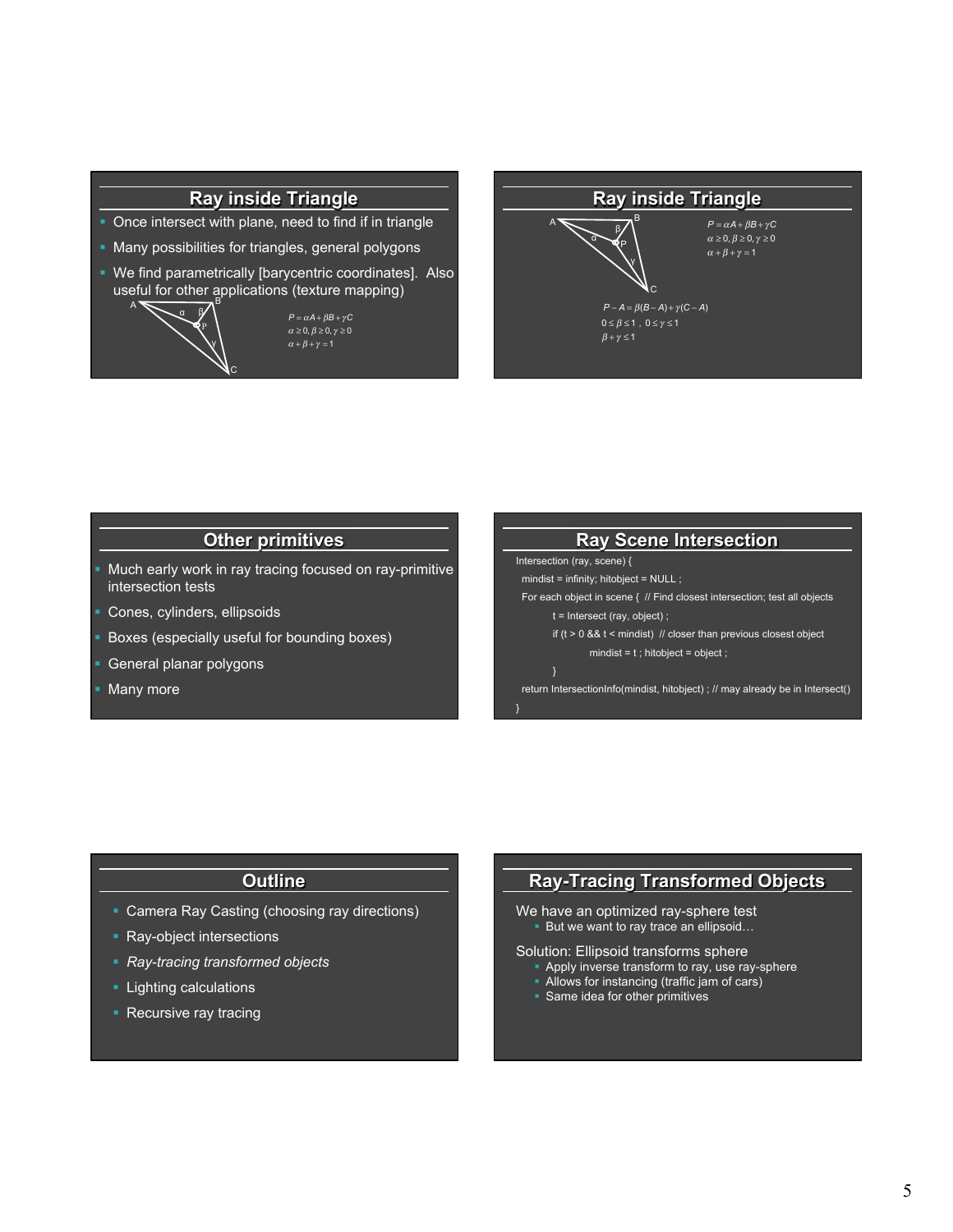# **Transformed Objects**

§ Consider a general 4x4 transform M (matrix stacks)

- Apply inverse transform M-1 to ray
- § Locations stored and transform in homogeneous coordinates
- § Vectors (ray directions) have homogeneous coordinate set to 0 [so there is no action because of translations]

Do standard ray-surface intersection as modified

- § Transform intersection back to actual coordinates
- Intersection point p transforms as Mp
- Normals n transform as  $M<sup>t</sup>n$ . Do all this before lighting

### **Foundations of Computer Graphics**

Online Lecture 10: Ray Tracing 2 – Nuts and Bolts *Lighting Calculations* 

Ravi Ramamoorthi

## **Outline**

- Camera Ray Casting (choosing ray directions)
- **Ray-object intersections**
- Ray-tracing transformed objects
- § *Lighting calculations*
- Recursive ray tracing

#### **Outline in Code**  Image Raytrace (Camera cam, Scene scene, int width, int height) { Image image = new Image (width, height) ; for (int  $i = 0$ ;  $i <$  height;  $i++)$ for (int  $j = 0$ ;  $j <$  width;  $j++)$  { Ray ray = RayThruPixel (cam, i, j) ; Intersection hit = Intersect (ray, scene) ; *image[i][j] = FindColor (hit) ;*  } return image ; }



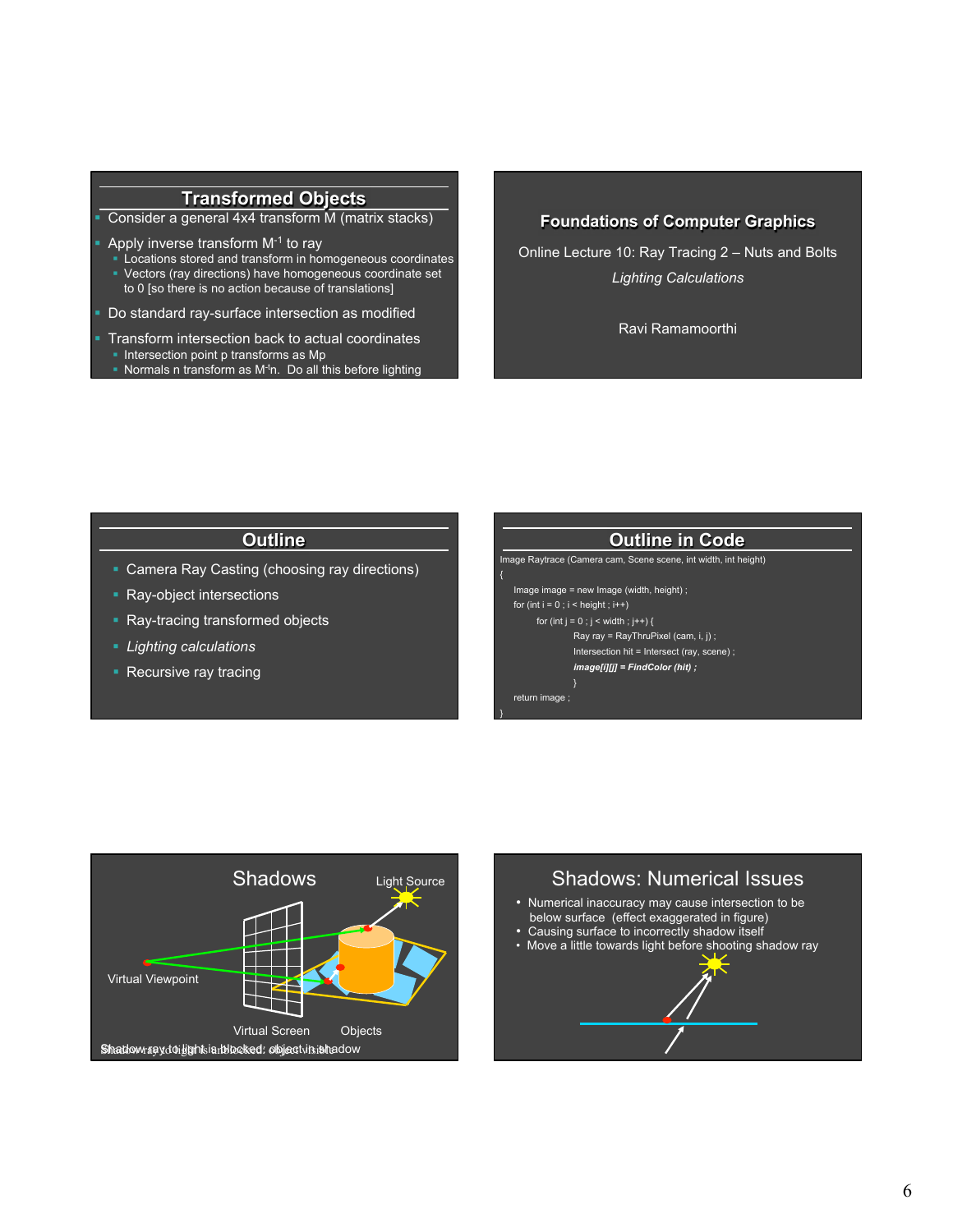# **Lighting Model**

#### Similar to OpenGL

- § Lighting model parameters (global)
- § Ambient r g b
- Ambient r g b<br>■ Attenuation const linear quadratic *L* =  $\frac{L_{\rm o}}{const+lin^*d+quad^*d^2}$

#### § Per light model parameters

- Directional light (direction, RGB parameters)
- Point light (location, RGB parameters)
- Some differences from HW 2 syntax

#### **Material Model**

- Diffuse reflectance (r g b)
- Specular reflectance (r g b)
- Shininess s
- Emission (r g b)
- All as in OpenGL

# **Shading Model**

$$
I = K_a + K_e + \sum_{i=1}^{n} V_i L_i (K_a \max (l_i \cdot n, 0) + K_s (\max (h_i \cdot n, 0))^s)
$$

- § Global ambient term, emission from material
- § For each light, diffuse specular terms
- § Note visibility/shadowing for each light (not in OpenGL)
- Evaluated per pixel per light (not per vertex)

#### **Foundations of Computer Graphics**

Online Lecture 10: Ray Tracing 2 – Nuts and Bolts *Recursive Ray Tracing* 

Ravi Ramamoorthi

#### **Outline**

- Camera Ray Casting (choosing ray directions)
- Ray-object intersections
- Ray-tracing transformed objects
- **Lighting calculations**
- § *Recursive ray tracing*